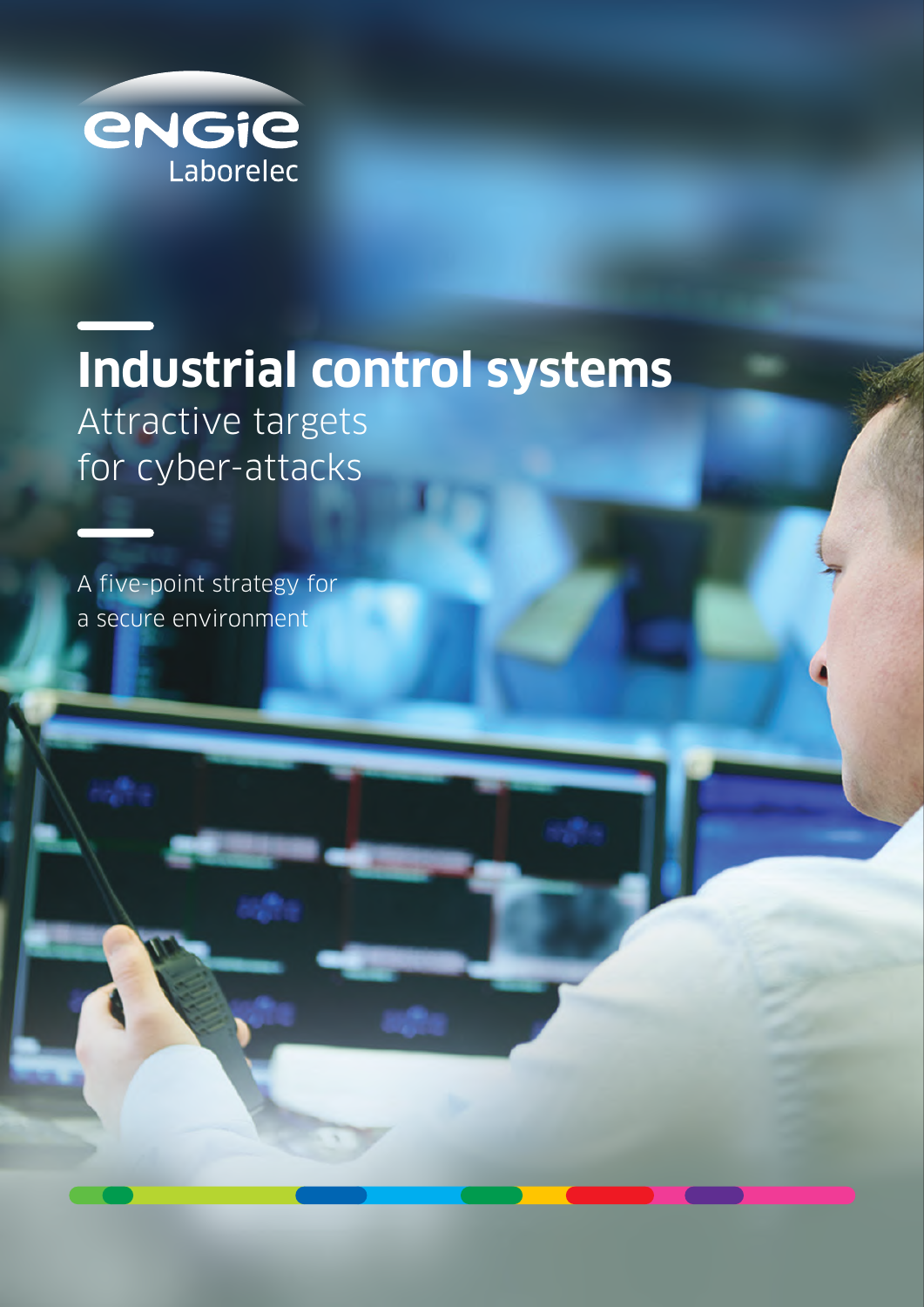## The risk of a cyber-attack is real … and continues to rise

A successful cyber-attack can have far-reaching consequences for your business, citizens and the environment.

Existing IT security products are impotent in the face of determined cyber-attacks.

Cyber threats to industrial control systems are an undeniable reality. Developments such as the Internet of Things, wireless technology, and remote access - from laptops, tablets or smartphones - heighten the risk of being hit by a cyber-attack.

### Far-reaching consequences

The consequences of a successful cyber-attack should not be underestimated. First, there could be a significant impact on your business. The attack could also red-line critical parameters of your industrial control systems without your DCS and SCADA systems even noticing. By the time the sabotage is uncovered, the damage could already have been done. Recent cases have shown just how severe this damage could be, with companies often exposed to crippling financial fallout.

## Legal compliance

Since cyber-attacks might also impact the environment and citizens too, many countries are working on a legislative framework to combat the phenomenon. More than ever it makes perfect sense for companies and organisations to take the issue seriously, and do everything they can to protect themselves.

### A trusted and experienced strategic defence partner

Since existing IT security products, such as anti-virus packages and firewalls, are effectively impotent in the face of determined attacks, other solutions are urgently needed. ENGIE Laborelec combines IT and ICS knowledge to successfully combat and prevent cyber-attacks. A five-point, end-to-end programme – from a detailed assessment of your current cyber security status to full 24/7 monitoring – safeguards your critical industrial control systems.

### Examples of successful cyber-attacks

- 2001 Texas, USA. DoS attack shuts down the port of Houston.
- 2006 UK. Cancer treatment delayed by virus.
- 2007 South Africa. Automated anti-aircraft cannon malfunctions, killing 9 people and wounding 14.
- 2012 Montreal, Canada. Cascade of computer crashes causes metro system shutdown.
- 2014 USA. Russian-based Dragonfly group attacks energy industry.

Source http://www.risidata.com/Database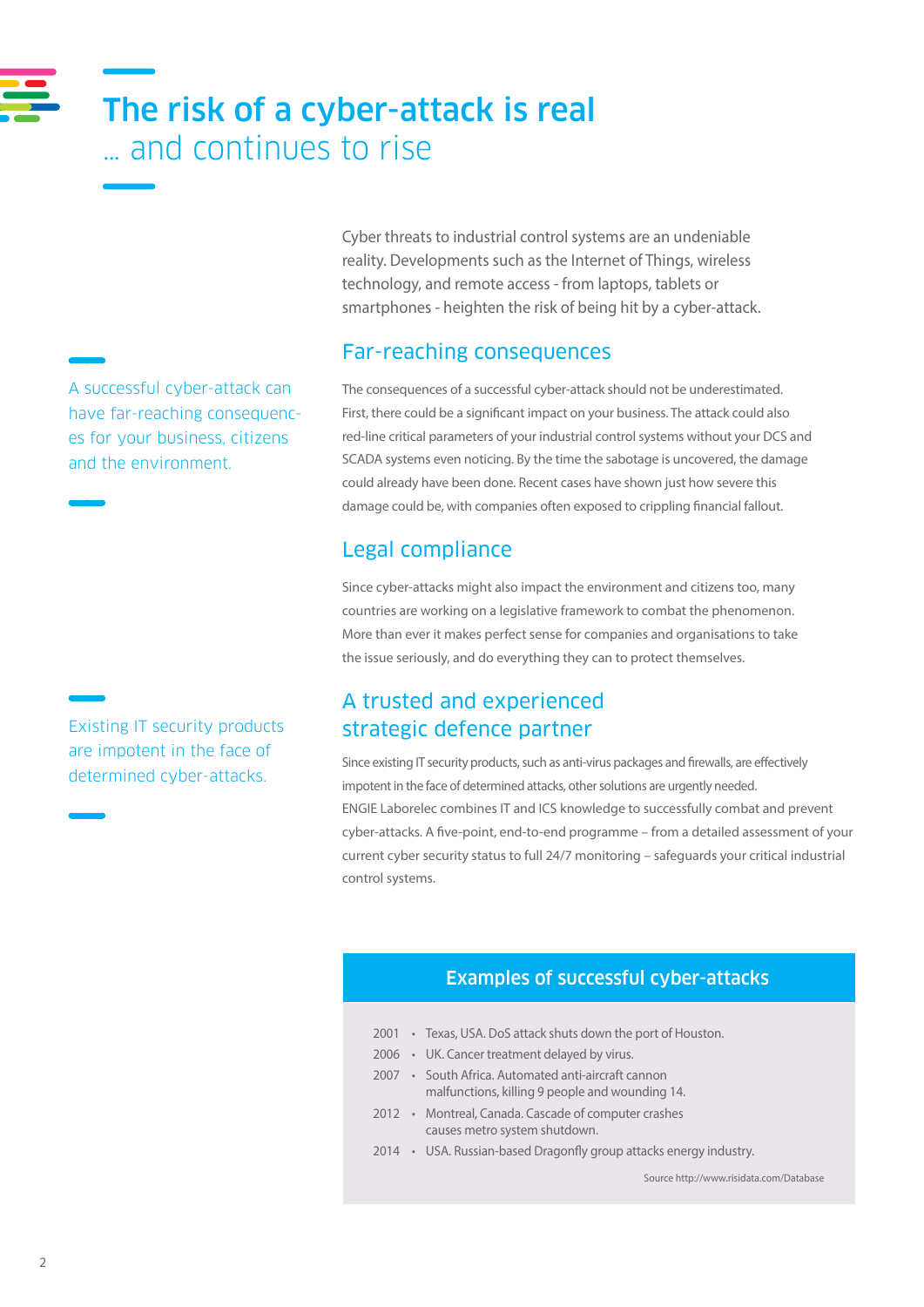## Five-point End-to-end Strategy



Hack Tests and operational audits to verify and improve the effectiveness of the cyber security policy.

### ENGIE Laborelec's **five-point security assessment strategy** will enable you to:

- $\odot$  Effectively communicate at all organisational levels (including management) on operational resilience against cyber threats.
- $\odot$  Prioritise cyber security activities and investments and develop an effective roadmap.
- $\odot$  Implement a cost-effective process to mitigate cyber risks.
- **1** Apply industry best practice, international standards and local regulations.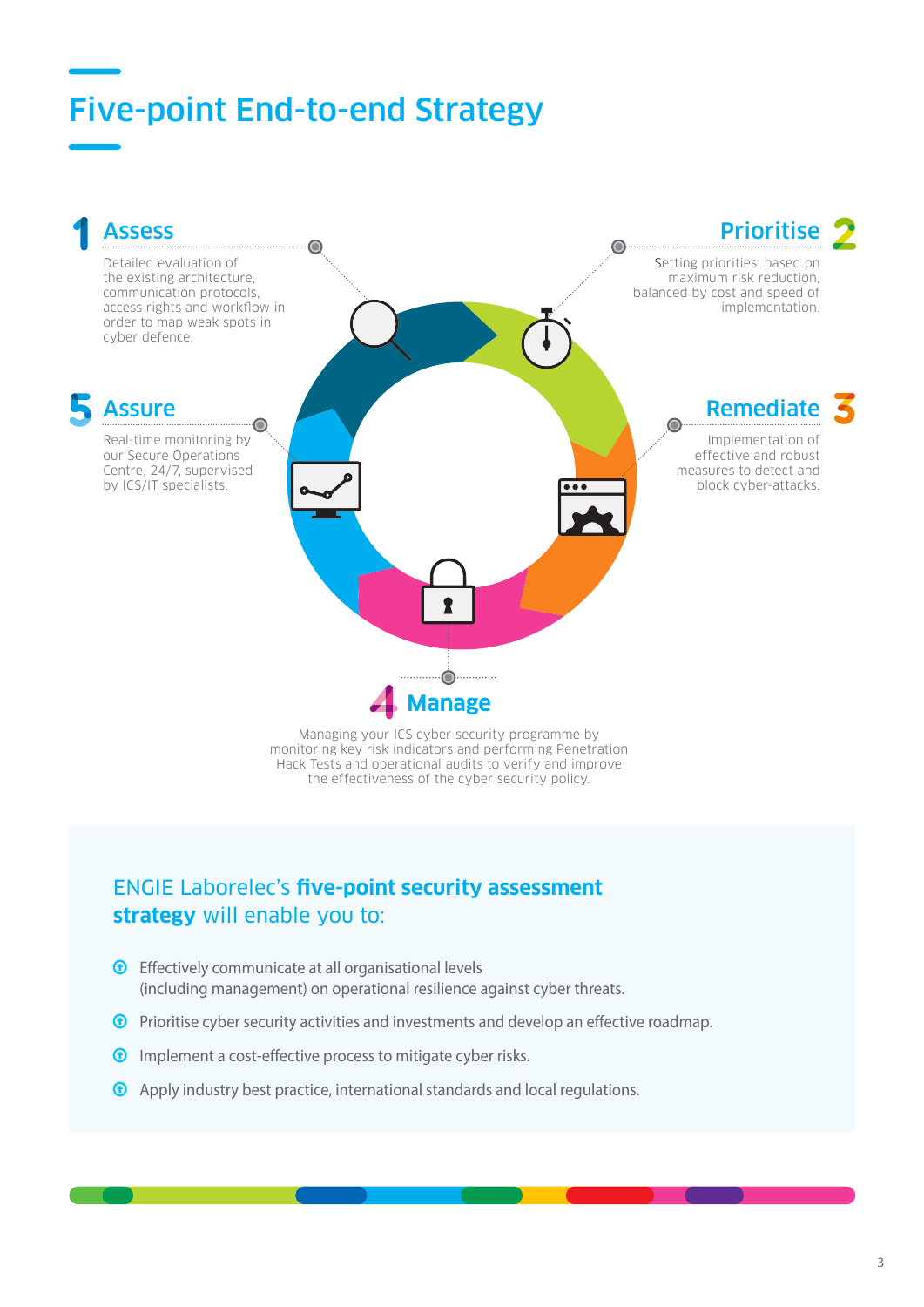## The ENGIE Laborelec Five-point End-to-end Strategy **1 Assess & 2 Prioritise**

In most cases, our five step programme starts by making a blueprint of the current security situation. Our experts map potential cyber threats and locate areas where a security breach would have the biggest impact. We can then set up a focused and well-defined plan of action to minimise the impact of cyber incidents. Moreover, we developed a training programme for the plant's personnel to increase their cyber security awareness.



The results of a 360° gap analysis are here presented in a spider chart, showing scores on six axes for the current asset position (blue), the site's aspirational position (orange) and the NERC-CIP reference (green).

## ICS Cyber Security Assessment

During the ICS Cyber Security Assessment we evaluate all relevant equipment, people and processes. The assessment covers the complete life cycle, from writing the specifications, to purchasing, implementation, daily use and maintenance.

Based on a risk assessment methodology, developed in-house, we assess the criticality of individual control systems and the possible consequences of cyber-related incidents. This enables us to map any gap between your current status and the applicable standard.

The assessment stage enables us to clearly define key performance indicators for risk, and advise where action or investment is required. Based on this information, we propose a roadmap to minimise the total cost of ownership of the cyber security improvement process. The roadmap will also be useful to local regulatory authorities.

## ICS Cyber Security Awareness Training

Awareness is key in understanding the possible business impact of cyber security incidents. The main goal of this training is to provide the participants the basics of industrial control system security and learn the threats landscape.

The training is designed for process engineers, IT personnel, operations staff and other plant personnel responsible for developing and maintaining cyber security.



The ICS Cyber Security Awareness Training focuses on the basics of industrial control systems security.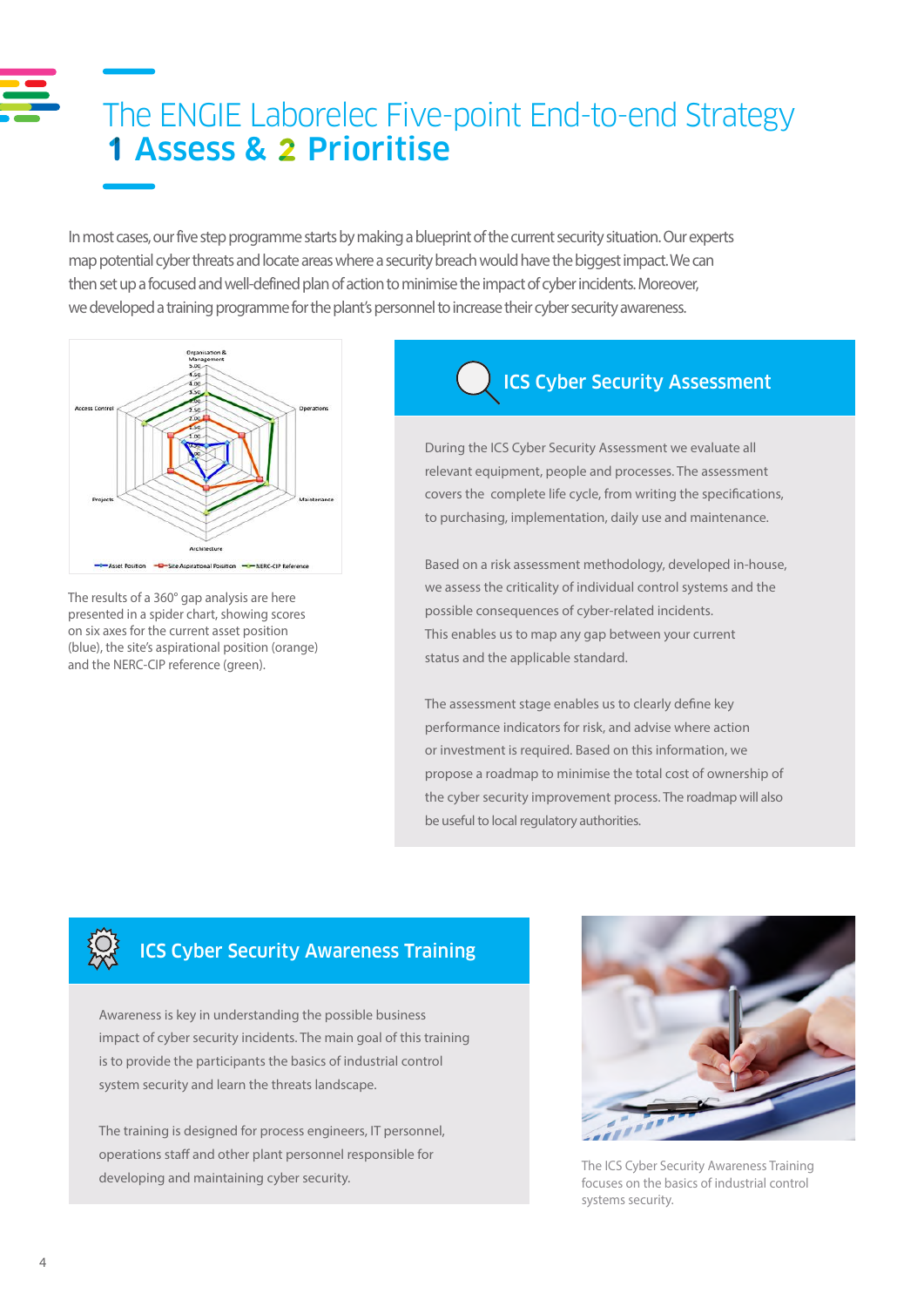## The ENGIE Laborelec Five-point End-to-end Strategy **3 Remediate**

This is the point at which the plan of action is brought into effect, taking into account the priorities that were set in the previous stages. It involves removing existing ineffective measures before installing a robust and effective multi-layered defence system and introducing a comprehensive training programme.



Based on a multi-layered defence strategy, we fortify your ICS environment against cyber-attacks.

**EO3** 



### Hardening solutions

We put in place a multi-layered defence strategy to block cyberattacks, including a physical/mechanical, a software and a monitoring layer. This third layer involves the installation of monitoring tools in strategic places, enabling us to detect potential cyber-attacks from our Secure Operations Centre. The outcome is presented in a roadmap, outlining the architecture of the technical solutions and providing detailed information on the project schedule and budget.

We also set up an implementation programme – increasingly recommended by governments and regulatory authorities – which sets out the required security measures. Furthermore, we advise future steps and quick wins.

### ICS Cyber Security Concepts Training

The Concepts training learns process engineers, IT personnel and plant operations staff how to defend industrial control systems against cyber threats. The training focuses on the core security principles for developing and maintaining a safe, secure and resilient operational environment. The course provides you with:

- $\odot$  A guidance on how to protect installations against cyber security threats
- $\bullet$  A strategy to mitigate technical and organisational security risks
- ' A correct understanding and application of security policies
- $\odot$  Insights into strategies and protocols to secure and monitor computer networks



The training focuses on core security principles to defend industrial control systems against cyber threats.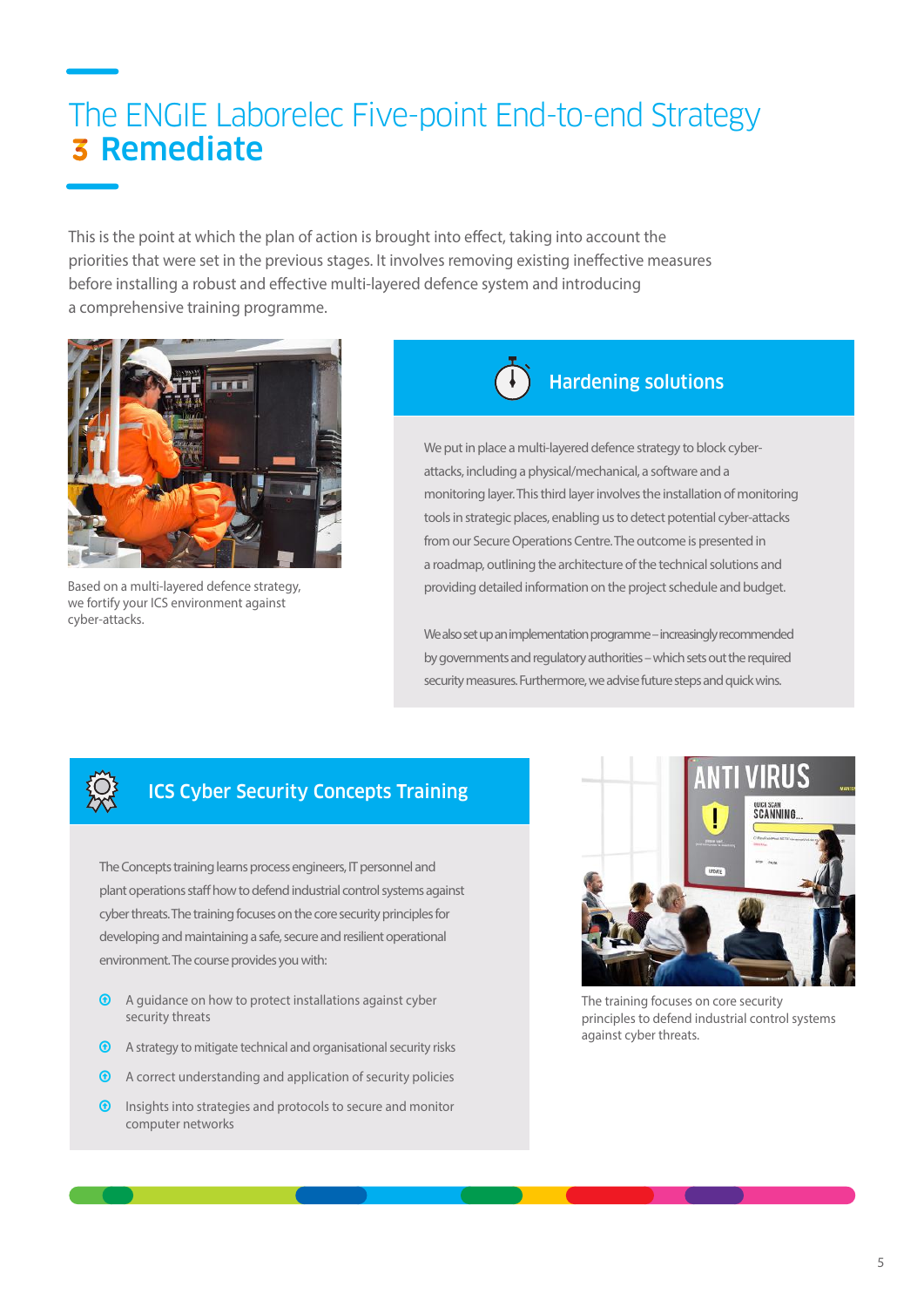## The ENGIE Laborelec Five-point End-to-end Strategy **4 Manage & 5 Assure**

Managing and improving your ICS cyber security programme requires continuous monitoring and updates. To achieve this, we monitor key risk indicators and perform Penetration Hack Tests as well as operational audits.



ENGIE Laborelec's ICS Cyber Security Penetration Hack Tests consists of a preparation phase, an onsite assessment and a reporting phase.

## ICS Cyber Security Penetration Hack Tests

Penetration Hack Tests prove that the cyber defence systems function properly and react as expected. Our tests examine both the physical and digital resilience of the targeted systems and provide a KPI for assessing and comparing individual systems. The test programme includes both unauthenticated and authenticated vulnerability and network scans, social engineering tests and a review of the technical and security settings of systems, applications and network components.

We deliver a list detailing all vulnerabilities and their potential consequences, a list of mitigation measures and an overview of (potentially) compromised systems.



### ICS Secure Operations Centre

Our ICS Secure Operations Centre uses a robust, centralised monitoring solution to proactively detect and deal with cyber security issues on industrial control systems around the clock. Our experts provide Secure Remote Access services and Security Event Analysis and Forensics to guarantee secure operations of your critical automation system assets. In case of a cyber-related issue, the Secure Operations Centre contacts you immediately and advises on mitigating actions. Subsequently, a root cause analysis is executed. Contract the Cour ICS Secure Operations Centre monitors



the security of your industrial control systems around the clock.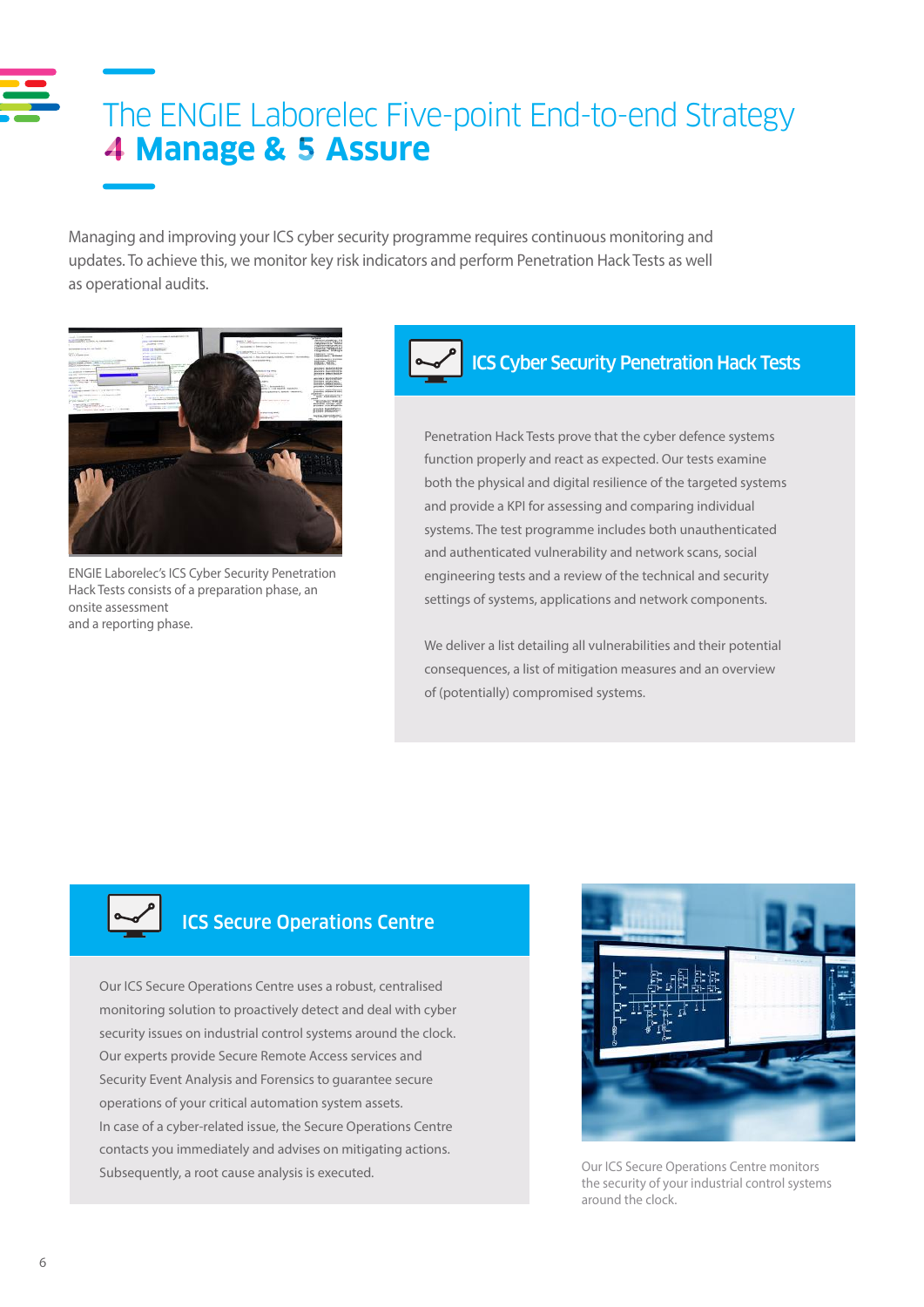## **Network & Client References**

### Network

We have developed an extensive ecosystem of authoritative organisations in the field of cyber security, keeping us abreast of all the latest developments and methods used by cyber criminals.



#### Client References

We are proud to have 76 sites from different industrial branches permanently connected to our Secure Operations Centre.





We successfully implemented a large number of cyber security projects in several domains, such as oil and gas plants, renewable power installations, nuclear and conventional power plants and power grid operators.